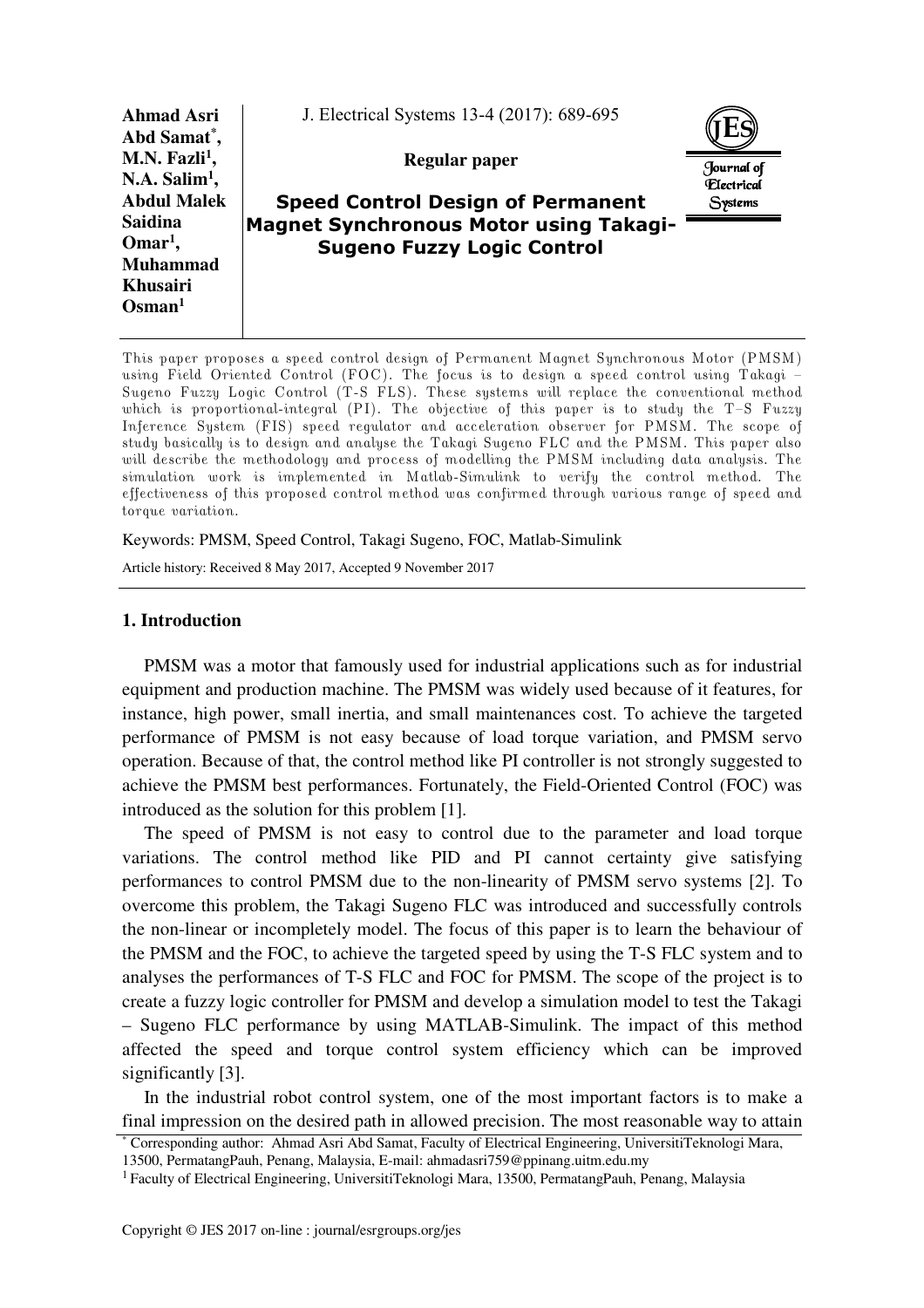precision is to create a system to control the speed and current motion of PMSM [4,5]. The results indicate that it can be used effectively to the application, such as in the control of industrial robots.

### **2. Methodology**

The process start when the motor produce phase current  $(i_a$  and  $i_b$ ) and go to the Clark Transformation. Then, the Clark Transformation is converted the phase current (*ia* and *ib*) current to the current vector ( $i_{sa}$  and  $i_{s\beta}$ ). Then the Park Transformation will convert the vector current (isα and isβ) to the torque current ( $i_{sq}$ ) and flux current ( $i_{sd}$ ). This flux and torque current depend on the current vector component and the rotor flux position. This two current also can be controlled independently. Then, the flux and torque current will be compared with the current flux and torque reference (*isdref* and *isqref*) that were produce from the T-S FLC [6]. At this point, the current will be used to control the synchronous or HPVM machine by changing the flux and torque reference current. Meanwhile, the T-S FLC is starting with the reference speed which is 1000rad/s. The T-S FLC basically has two inputs and one output [7,8,9]. The program set the speed error as the first input and the change in error as the second input. After that, the membership function will be program by use the 49 rule base function editor that were through the fuzzication and defuzzication process. The output current of the T-S FLC will go to the PI regulator and it will produce the *Vsqref* and Vsdref. By using the inverse transformation, the voltage reference in change to *Vsαref* and *Vsβref*. This output voltage will become the input of the SPVWM and use as a signal to drive the PMSM [10,11,12].

#### 2.1. Mathematical Model of PMSM of PMSM Drive System

The Permanent Magnet Synchronous Motor (PMSM) can be express mathematically by the following equation:

$$
\begin{bmatrix} \mathbf{V}_q \\ \mathbf{V}_d \end{bmatrix} = \begin{bmatrix} \mathbf{R} + \mathbf{p} \mathbf{L}_q & \mathbf{P} \mathbf{w}_r \mathbf{L}_d \\ -\mathbf{P} \mathbf{w}_r \mathbf{L}_q & \mathbf{R} + \mathbf{p} \mathbf{L}_d \end{bmatrix} \begin{bmatrix} \mathbf{i}_q \\ \mathbf{i}_d \end{bmatrix} + \begin{bmatrix} \mathbf{P} \mathbf{w}_r \mathbf{\Psi}_f \\ \mathbf{0} \end{bmatrix}
$$
 (1)

$$
\frac{d\theta_c}{dt} = P w_r
$$
 (2)

$$
Te = \frac{3P}{2} [\psi_f i_q + (L_d - L_q) i_d i_q]
$$
 (3)

$$
Te = JmPwr + Bmwr + TL
$$
 (4)

Where Vq and Vd represent q & d axis voltage. Lq and Ld represent q & d axis inductances. iq  $\&$  id represent q and d currents stator axis. R is the stator resistance was representing flux constant. Wr is the rotor speed.  $θ$  is rotor position in electrical degrees or radians, P represent the pole number, p is differential operator, Tc represent torque, TL represent the load torque, Bm are rotor damping coefficient and Jm is constant rotor inertia. In order to make the linear equation and therefore torque control tasks much easier, d-axis current id is set to zero in the vector control scheme. In PWM voltage controlled current source inverter, iq present as input to the motor [8].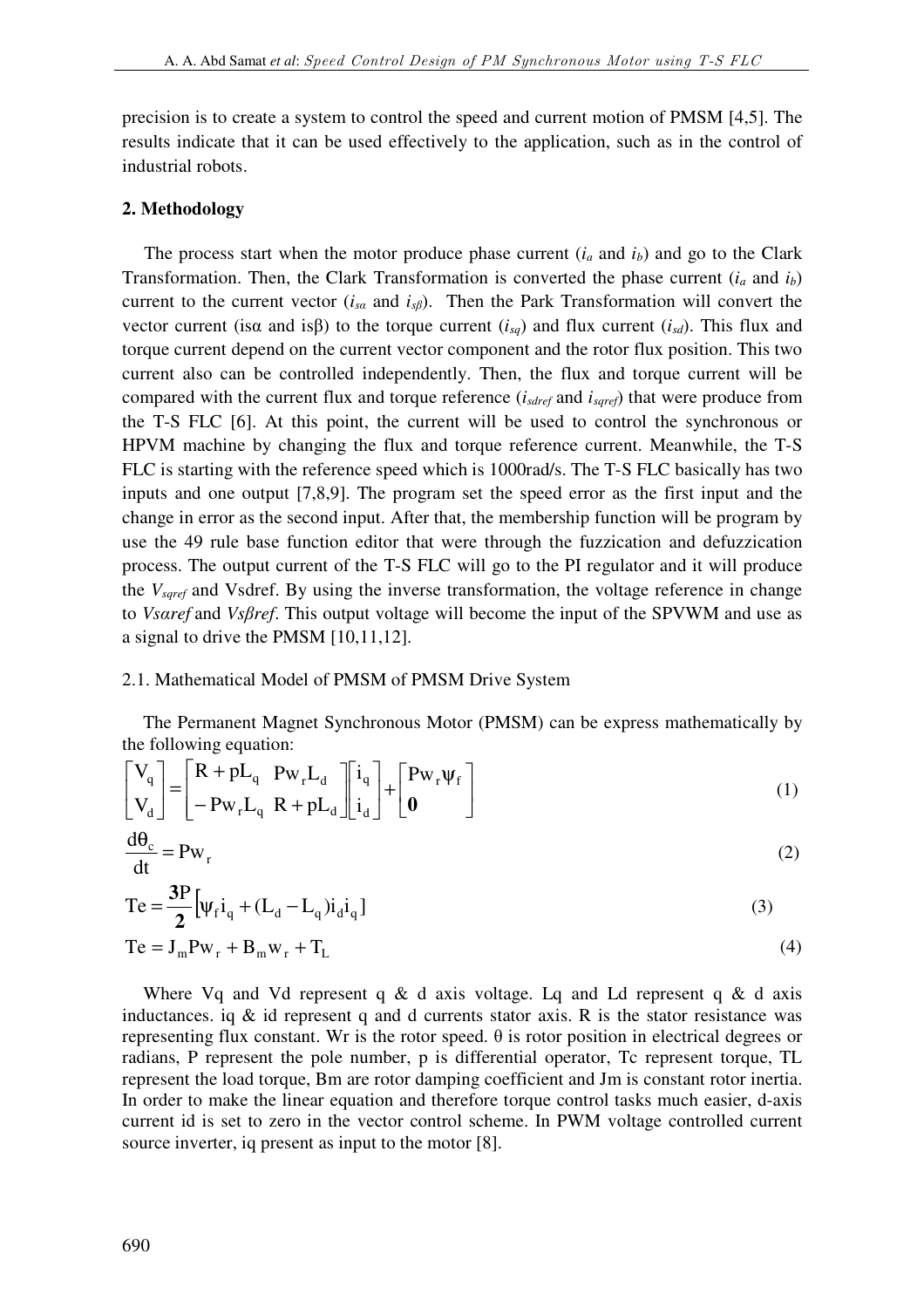# 2.2. Design of Takagi Sugeno Fuzzy Logic Control

The most important part to design the fuzzy logic control system is to detect position direction by giving convenient instructions speed r that also depend on the operational conditions. Usually the phase current (ia, ib, and ic) are controlled by the speed controller that usually known as q axis current (iq and id) [11]. The next step after the scaling factor selected is to choose the membership function which is modelled in equation 5 and 6.

$$
e(k) = \omega_{ref} - \omega_r \tag{5}
$$

$$
\Delta e(k) = e(k) - e(k-1) \tag{6}
$$

Where  $\omega_{ref}$  is the speed reference,  $\omega_r$  is the real speed, e(k) is the speed error and  $\Delta$ 

e(k) is change in error. Basically T-S FLC is created with two inputs and single output. The speed error and a change in error are labelled as a first and the second input respectively. This 49 rule base is used for the decision making [9]. Membership function used for input and output fuzzy sets are shown in Fig. 1 and Fig. 2. Fig. 3 shows the rule view that shows the data based on the 49 rule base. Fig. 4 shows the plot surface for the speed error, change in error and also the output. The fuzzy set used the trapezoidal function as the membership function to reduce calculation for on-line operation [7]. Table 1 shows the rule base for the decision making unit. The example of Takagi-Sugeno fuzzy rules developed  $(7 \times 7 = 49)$ are defined as an algorithm as follows:

- 1. If e(k) is NB and  $\Delta_{e(k)}$  is NB, then the output is NS.
- 2. If  $e(k)$  is PB and  $\Delta e(k)$  is NM, then the output is PS.
- 3. If  $e(k)$  is zero and  $\Delta e(k)$  is NS, then the output is NS.
- 4. If  $e(k)$  is NS and  $\Delta e(k)$  is NB, then the output is NS.

Where NB is negative big, NM is a negative medium, NS is a negative small, ZE is zero, PS is positive small, PM is positive medium, and PB is positive big.  $e(k)$  is the speed error and e(k) is change in error.

| $\sqrt{\mathrm{E}}$ | <b>NB</b> | <b>NM</b> | <b>NS</b> | ZΕ        | <b>PS</b> | <b>PM</b> | PB        |
|---------------------|-----------|-----------|-----------|-----------|-----------|-----------|-----------|
| $\Delta E$          |           |           |           |           |           |           |           |
| NB                  | NS        | <b>NS</b> | <b>NS</b> | <b>NB</b> | <b>NM</b> | <b>NS</b> | ZΕ        |
| <b>NM</b>           | <b>NS</b> | <b>NS</b> | <b>NB</b> | <b>NM</b> | <b>NS</b> | <b>ZE</b> | <b>PS</b> |
| <b>NS</b>           | <b>NS</b> | <b>NB</b> | <b>NM</b> | <b>NS</b> | ZE        | PS        | <b>PM</b> |
| <b>ZE</b>           | NB        | <b>NM</b> | <b>NS</b> | <b>ZE</b> | <b>PS</b> | <b>PM</b> | <b>PB</b> |
| <b>PS</b>           | <b>NM</b> | <b>NS</b> | <b>ZE</b> | <b>PS</b> | <b>PM</b> | PB        | <b>PS</b> |
| <b>PM</b>           | <b>NS</b> | <b>ZE</b> | <b>PS</b> | PM        | PB        | <b>PS</b> | PB        |
| PB                  | ΖE        | <b>PS</b> | <b>PM</b> | PB        | <b>PS</b> | PB        | PB        |

Table 1: Rule Base for Speed Control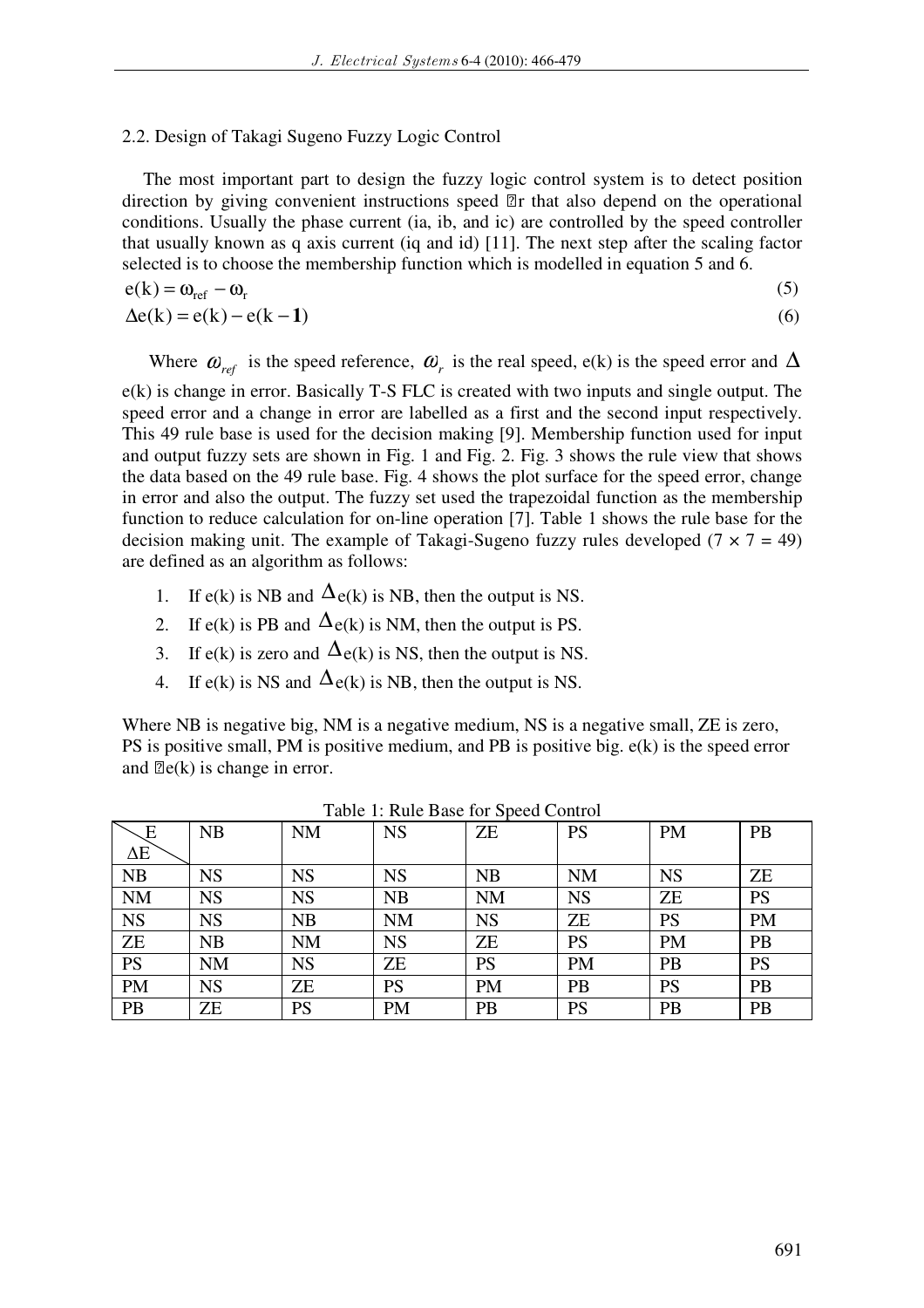





Fig. 1: Speed Error Membership Function Editor Fig. 2: Change in Error Membership Function Editor



Fig. 3: Rule Viewer Fig. 4: Surface Viewer

# 2.3. Development of Simulink Model Control

The simulation for this project was developed by using the Matlab-Simulink library version R2008a. This electrical drive model consists of several type of model. The type of model used is fuzzy model, Clark Transformation model, Park Transformation model, PMSM model, and Clark & Park Inverse Transformation model.

# **3. Results and Discussions**

The simulation was developed by using a Matlab-Simulink. The result of speed, torque, and current was observed and analyzed. The characteristic of the system is observed under different cases which is motor is started from 0 rad/s with constant torque, motor is started from 0 rad/s with varied torque, and the motor is started with varied speed but with constant torque. The motor parameter that been used in this project is shown in Table 2.

| <b>Table 2: PMSM Parameters</b> |                  |                |  |  |  |  |
|---------------------------------|------------------|----------------|--|--|--|--|
| <b>Description</b>              | <b>Parameter</b> | <b>Value</b>   |  |  |  |  |
| Stator phase resistance         | $\rm Rs$         | $2.875 \Omega$ |  |  |  |  |
| q-axis Inductance               | Lq               | $0.0085$ H     |  |  |  |  |
| d-axis Inductance               | Ld               | $0.0085$ H     |  |  |  |  |
| Flux linkage                    | $\lambda$ af     | $0.175$ V.s    |  |  |  |  |
| Rated voltage                   | <b>VL</b>        | 126.96 V       |  |  |  |  |
| <b>Rated Torque</b>             | TL               | $1.05$ N.m     |  |  |  |  |
| Inertia                         | J                | $0.0008$ J     |  |  |  |  |
| Friction factor                 | B                | 0.001 F        |  |  |  |  |
| Poles                           | P                | 4              |  |  |  |  |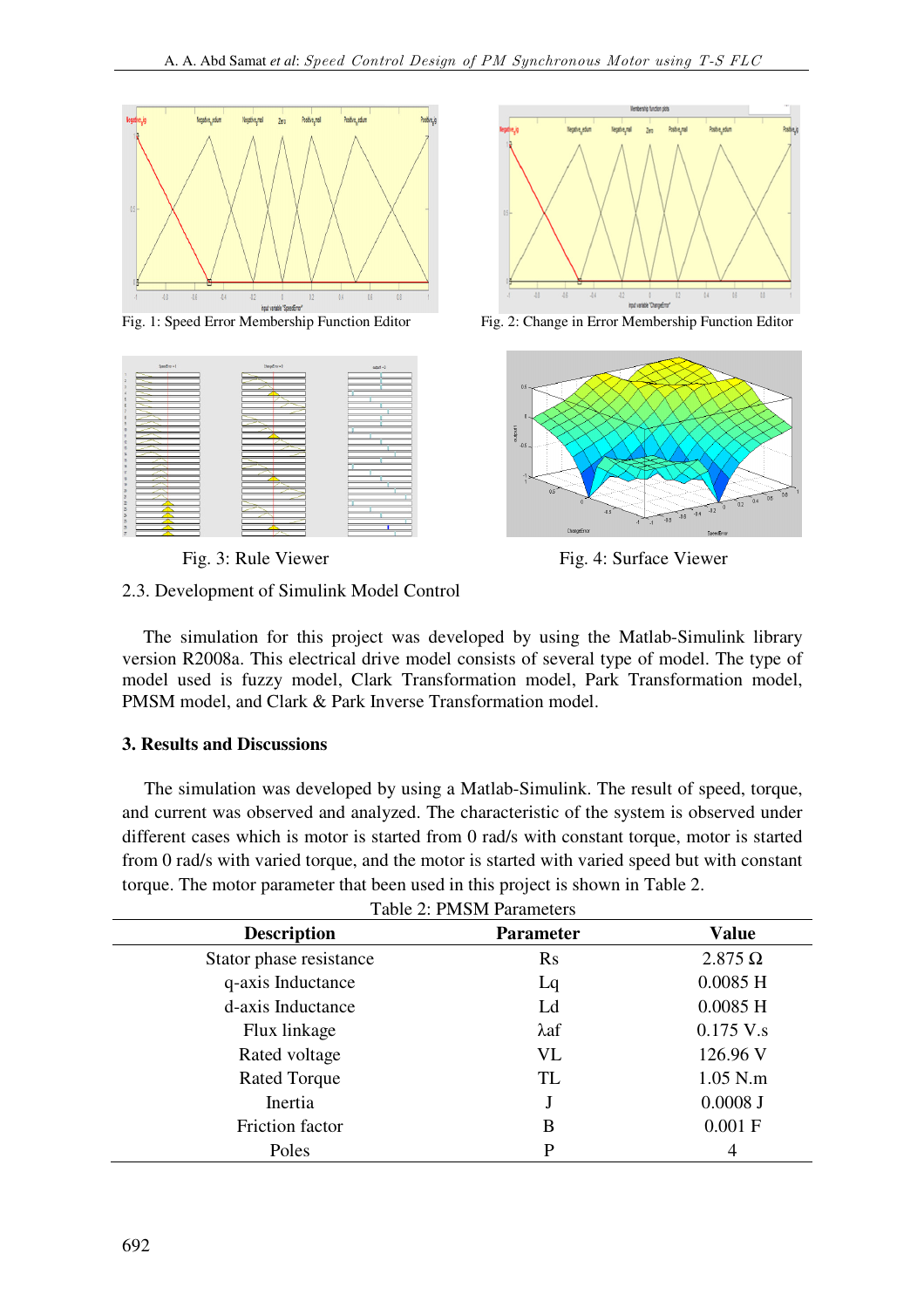### 3.1. Motor is started from rest to 1000 rpm with 0 Nm

The speed reference and torque value was set to 1000 rpm and 0 N-m respectively. The system responses were shown respectively in Fig. 5 until Fig. 8. Fig. 5 shows that the settling time was 0.5 s. The overshoot (OS %) for Takagi Sugeno FLC adaptation scheme was 2.3% and the speed error was 0.0044 rpm as shown in Fig. 6.

 Fig. 7 shows the torque response of the system. Referring to the Fig. 7, the settling time for torque to reach their steady state is 0.53 s with starting at 2.5 N-m. The stator current for this motor are shown in Fig. 8. The value of starting current is about 5 A and reaches their steady state value at 0.53 s.











Fig. 7: T-S FLC Torque Response Fig. 8: T-S FLC Stator Current Response

3.2. Motor is started from rest to 1000 rpm with 2 Nm

The speed reference is set to 1000 rpm with the 2 N-m torque. The speed response and the speed error are shown in Fig. 10 and Fig. 11 respectively. The speed response shows it takes 0.6 s to reach the targeted speed. The overshoot (OS %) value was 2.4% and the value of speed error was 0.002689 rpm as depicted in Fig.11. The value of starting torque is 4.5 N-m until it reaches the reference torque  $(2N-m)$  at  $t = 0.62$  s as shown in Fig.12. By referring at Fig.13, the starting current reach until 7 A and reach their steady state value at 0.62 s.



Fig. 1: T-S FLC Speed Response Fig. 2: T-S FLC Speed Error

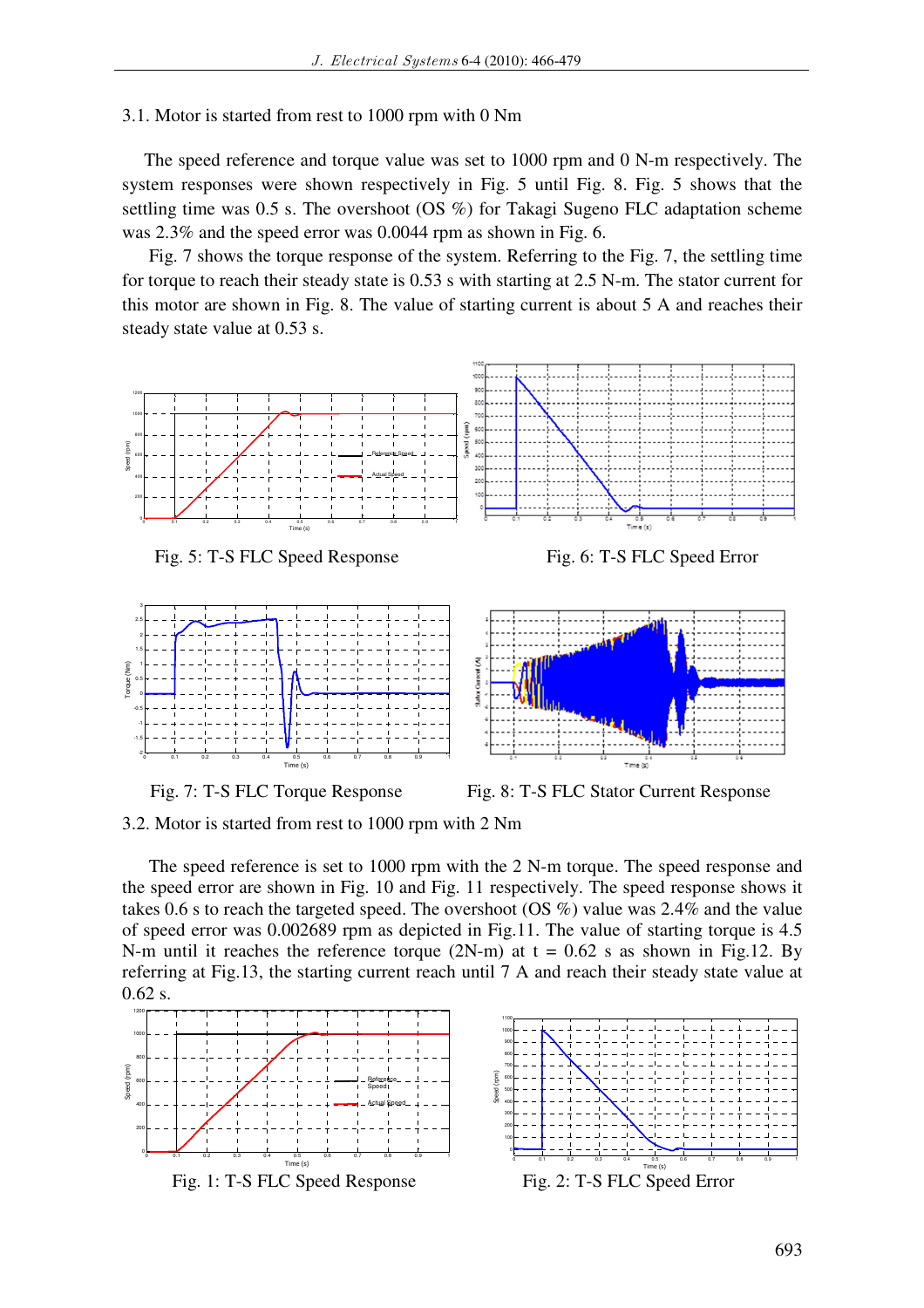

3.3. Motor is operated from the 500 rpm to 1000rpm with 0 Nm Motor

In the third case, the speed was set with two different values but with a constant torque. The torque was set with 0 N-m. At the beginning, the motor runs to 500 rpm from the 0 s. Then, at  $t = 0.5$  s, the motor speed was increased to 1000 rpm. Fig. 14 and Fig.15 show the speed response and the speed error for the system. The value of speed error at 500 rpm and 1000 rpm is 0.0011 rpm 0.0017 rpm respectively. The overshoot (OS %) was about 0 % at 500 rpm and 2.3% at 1000 rpm.

Fig. 16 shows the torque response with 0 N-m reference torque and two different speeds. The value of starting torque is 2.3 N-m until it reaches the reference torque (0 N-m) at 0.2 s. Then, the value of torque increase again to 4.5 Nm when the speed was increased to 1000 rpm and reaches the steady state value at 0.75 s.



## **4. Conclusion**

From the simulation result, it shows the good performance of the T-S FLC method for the PMSM. For all three cases, the value of settling time only takes below 0.6 s to become stable. The speed error for all three cases is approximately close to 0 rpm which is good for